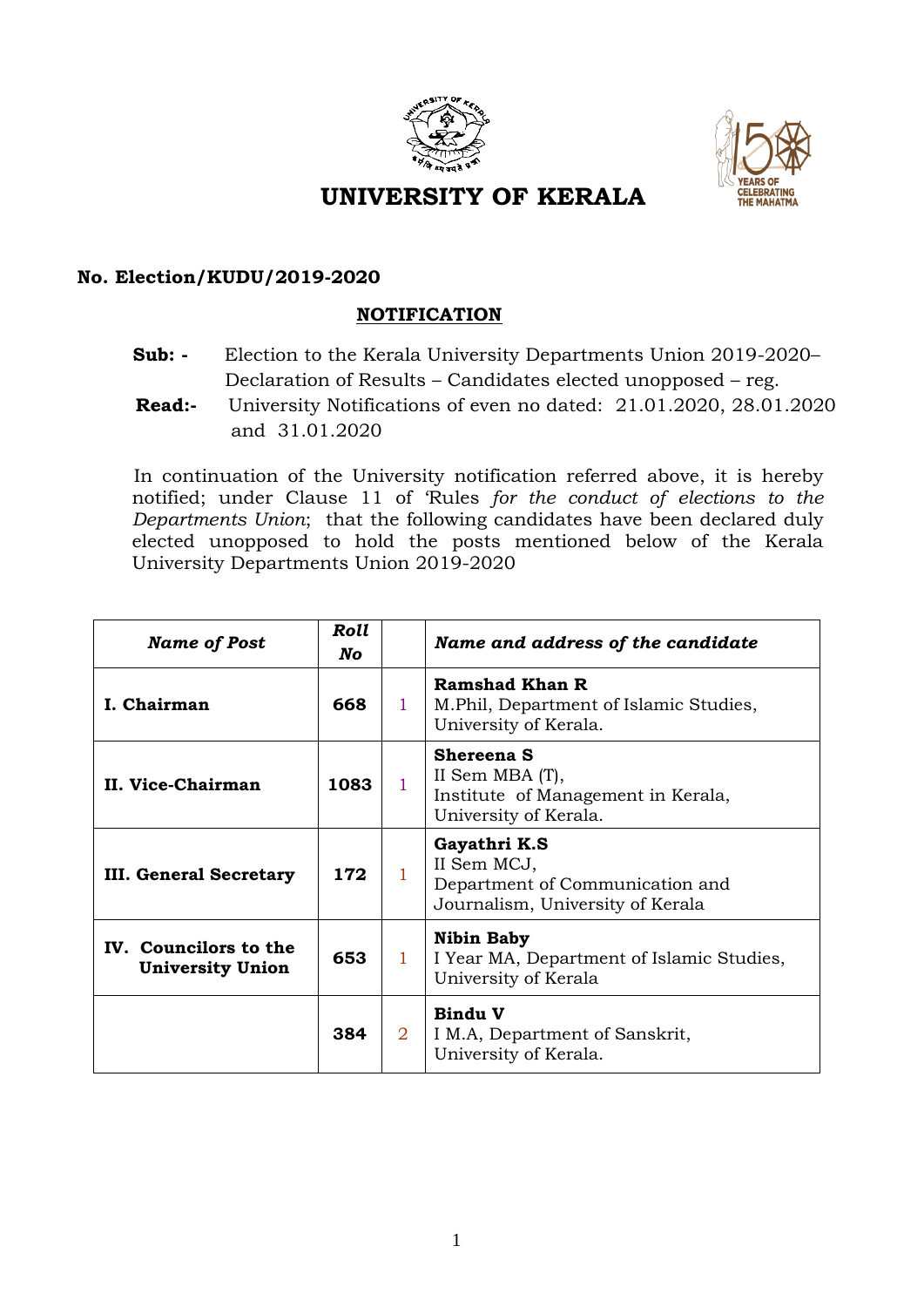| V. Magazine Editor             | 435 | <b>Aswin Babu</b><br>II Semester M.A, Department of Political<br>Science, University of Kerala |
|--------------------------------|-----|------------------------------------------------------------------------------------------------|
| <b>VI. Arts Club Secretary</b> | 677 | <b>Nithin Benjamin</b><br>II Sem M.A, Department of Archaeology<br>University of Kerala.       |

| <b>Faculty Representatives</b> |      |              |                                                                                                                     |  |  |
|--------------------------------|------|--------------|---------------------------------------------------------------------------------------------------------------------|--|--|
| VII. Arts                      | 52   | $\mathbf{1}$ | <b>Sidharth M Joy</b><br>II Sem M.A English Language & Literature,<br>Institute of English,<br>University of Kerala |  |  |
| VIII. Science                  | 1209 | $\mathbf{1}$ | Akhila Henry<br>II Sem M.Sc, Department of Mathematics,<br>University of Kerala                                     |  |  |
| IX. Social Science             | 398  | $\mathbf{1}$ | Ahlad E.P,<br>IV Sem M.A,<br>Department of Political Science,<br>University of Kerala                               |  |  |
| X. Oriental Studies            | 387  | $\mathbf{1}$ | Shafi S.D<br>I M.A, Department of Sanskrit,<br>University of Kerala.                                                |  |  |
| XI. Management                 | 1085 | $\mathbf{1}$ | <b>Sreejith S.S</b><br>II Sem MBA (T), Institute of Management in<br>Kerala, University of Kerala.                  |  |  |
| XII. Applied Science           | 826  | $\mathbf{1}$ | <b>Akhil K</b><br>I Year M.Tech<br>Department of Futures Studies,<br>University of Kerala.                          |  |  |
| <b>XIII. Fine Arts</b>         | 1754 | $\mathbf{1}$ | Gopika S<br>II Sem M.A<br>Department of Music<br>University of Kerala.                                              |  |  |
| XIV. Commerce                  | 1690 | 1            | <b>Akshay Kumar A</b><br>I Year M.Com Finance<br>Department of Commerce<br>University of Kerala.                    |  |  |
| XV. Law                        | 1179 | $\mathbf{1}$ | <b>Blaise Joseph</b><br>I Semester LLM, Department of Law,<br>University of Kerala.                                 |  |  |
| XVI. Education                 | 1786 | $\mathbf{1}$ | Jaya Sankar.J.S<br>I M.Ed, Department of Education,<br>University of Kerala.                                        |  |  |